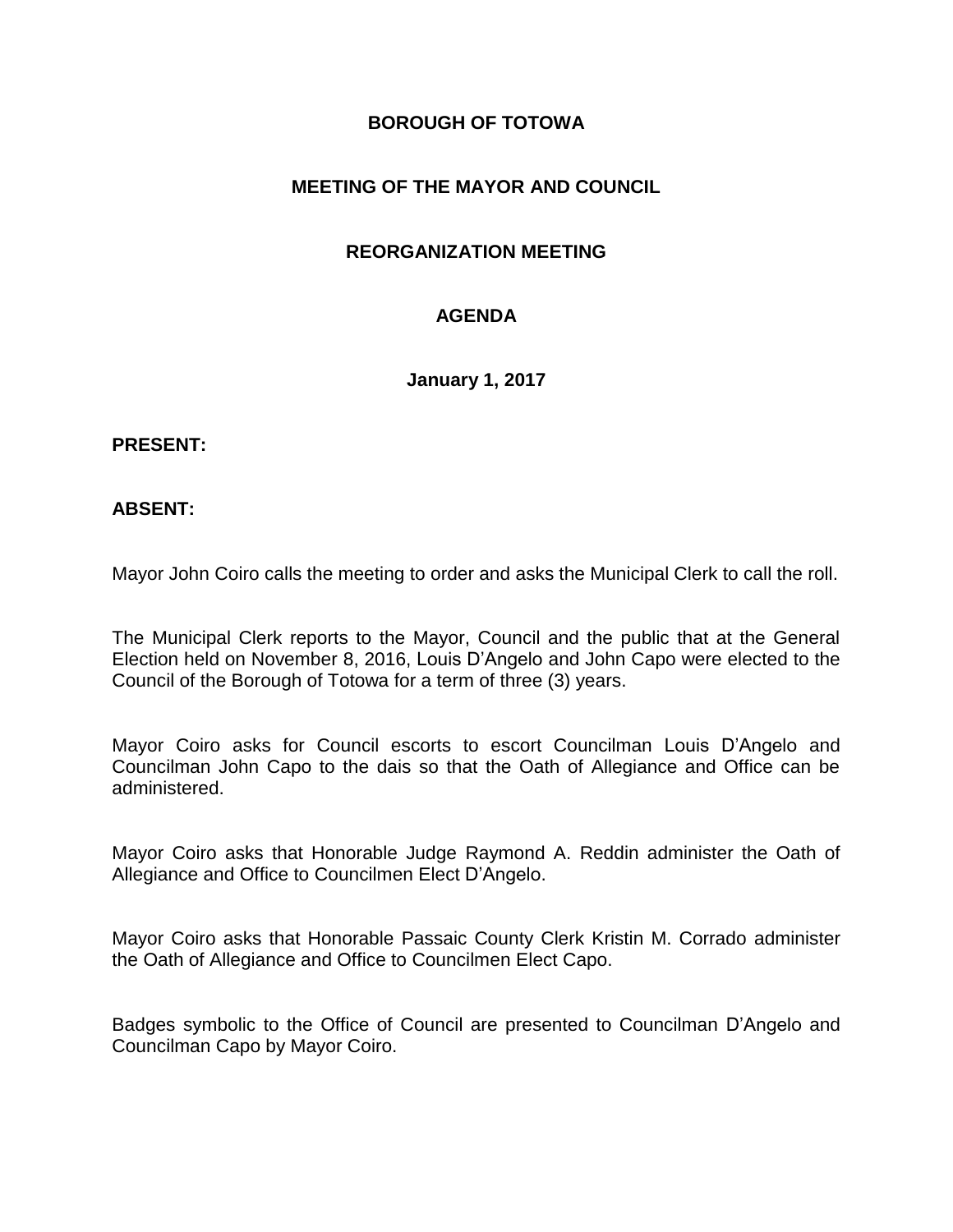Mayor Coiro congratulates Councilman D'Angelo and Councilman Capo and welcomes them to the 2017 Borough Council.

Mayor Coiro welcomes the guests and citizens to the annual reorganization meeting of the Mayor and Council.

Mayor Coiro announces that the Reorganization Meeting of the 2017 Borough Council is now in session.

Mayor Coiro asks that the Municipal Clerk call the roll of the 2017 Council.

## **PRESENT:**

## **ABSENT:**

Mayor Coiro asks that the invocation be given by Seminarian Nestor Martinez.

Mayor Coiro asks the public to join the Council in the Pledge of Allegiance to the Flag.

The Statement of the Meeting as required by New Jersey Statutes is read by the Municipal Clerk.

Mayor Coiro calls for the election of Council President for the 2017 Council.

Nominations are made by the Members of the Council.

Councilman/Councilwoman nominated is/are \_\_\_\_\_\_\_\_\_\_\_\_\_\_\_\_\_\_\_\_\_\_\_\_\_\_\_\_\_\_\_\_.

Motion by \_\_\_\_\_\_\_\_\_\_\_\_\_\_\_\_\_\_\_\_\_, seconded by \_\_\_\_\_\_\_\_\_\_\_\_\_\_\_\_\_\_\_\_\_\_, that Councilman/Councilwoman\_\_\_\_\_\_\_\_\_\_\_\_\_\_ be elected as Council President for 2017.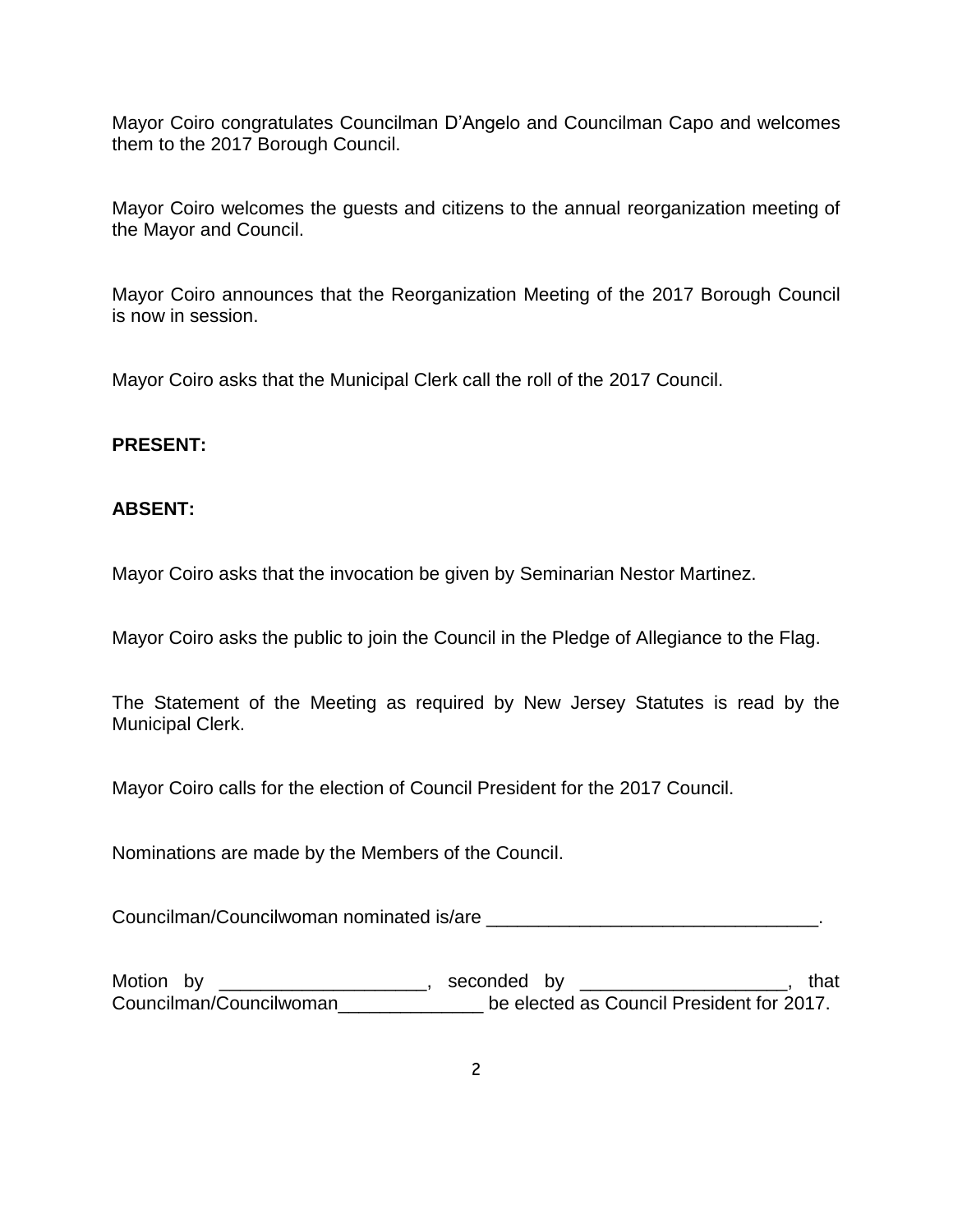Mayor Coiro announces that Councilman/Councilwoman \_\_\_\_\_\_\_\_\_\_\_\_\_\_\_\_\_\_\_\_\_\_\_\_\_\_ has been elected as Council President for 2017.

Mayor Coiro announces that the following resolutions will be presented by Councilman Picarelli to the Governing Body for their consideration and adoption.

The following resolutions are hereby submitted for adoption:

- 01-2017 To adopt the By-Laws of the Borough of Totowa, dated January 1, 1977, as amended.
- 02-2017 Resolution for the Annual Notice of the Schedule of the Meetings for 2017 as required by Chapter 231, P.L. 1975.
- 03-2017 To adopt the Cash Management Plan for the Borough of Totowa.
- 04-2017 To designate the Mayor, Borough Clerk and the Chief Financial Officer/Treasurer as the Official Signatories to sign all checks.
- 05-2017 That the Tax Collector be designated as the Official Tax Assessment Search Officer of the Borough of Totowa.
- 06-2017 That the Borough Clerk be designated as the Unconfirmed Assessment Search Officer of the Borough of Totowa.
- 07-2017 That the Borough Clerk be designated as the Supervisor Certifying Officer for the Public Employees Retirement System.
- 08-2017 That the Borough Clerk be designated as the Supervisor Certifying Officer for the Police and Firemen's Retirement System.
- 09-2017 To designate the Chief Financial Officer/Treasurer as the Official in charge of Social Security.
- 10-2017 To designate the Borough Clerk as the Official to issue Sub-Division certificates as recommended by the Planning Board and approved by the Mayor and Council.
- 11-2017 That the Tax Collector be authorized to charge interest on delinquent accounts.
- 12-2017 That the Water Registrar be authorized to charge interest on delinquent water accounts.